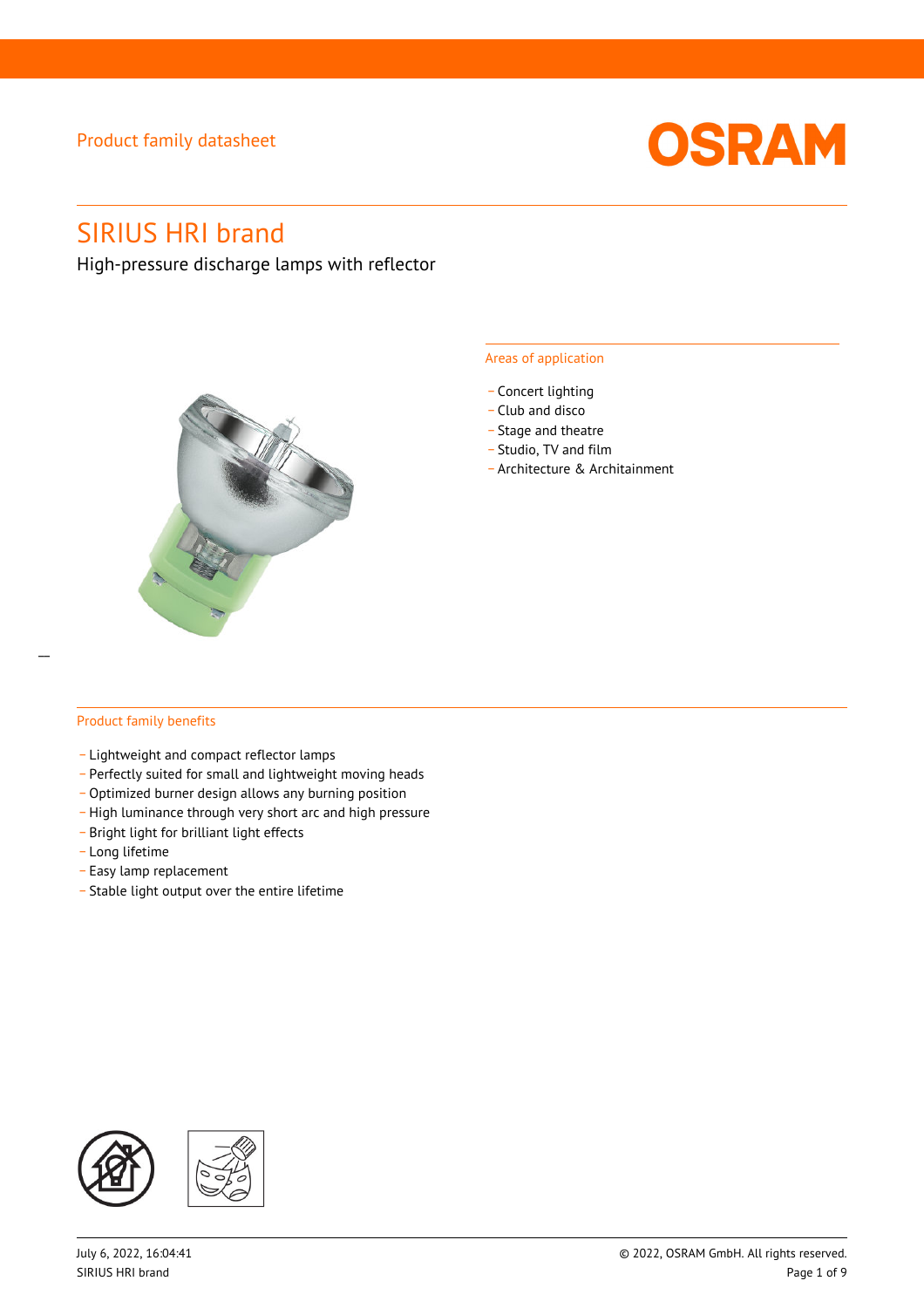

666507\_SIRIUS HRI 100W 350611\_SIRIUS HRI 132W



 $\overline{a}$ 







488735\_SIRIUS HRI 132W 501950\_SIRIUS HRI 330W









333382\_SIRIUS HRI 330W 501965\_SIRIUS HRI 330W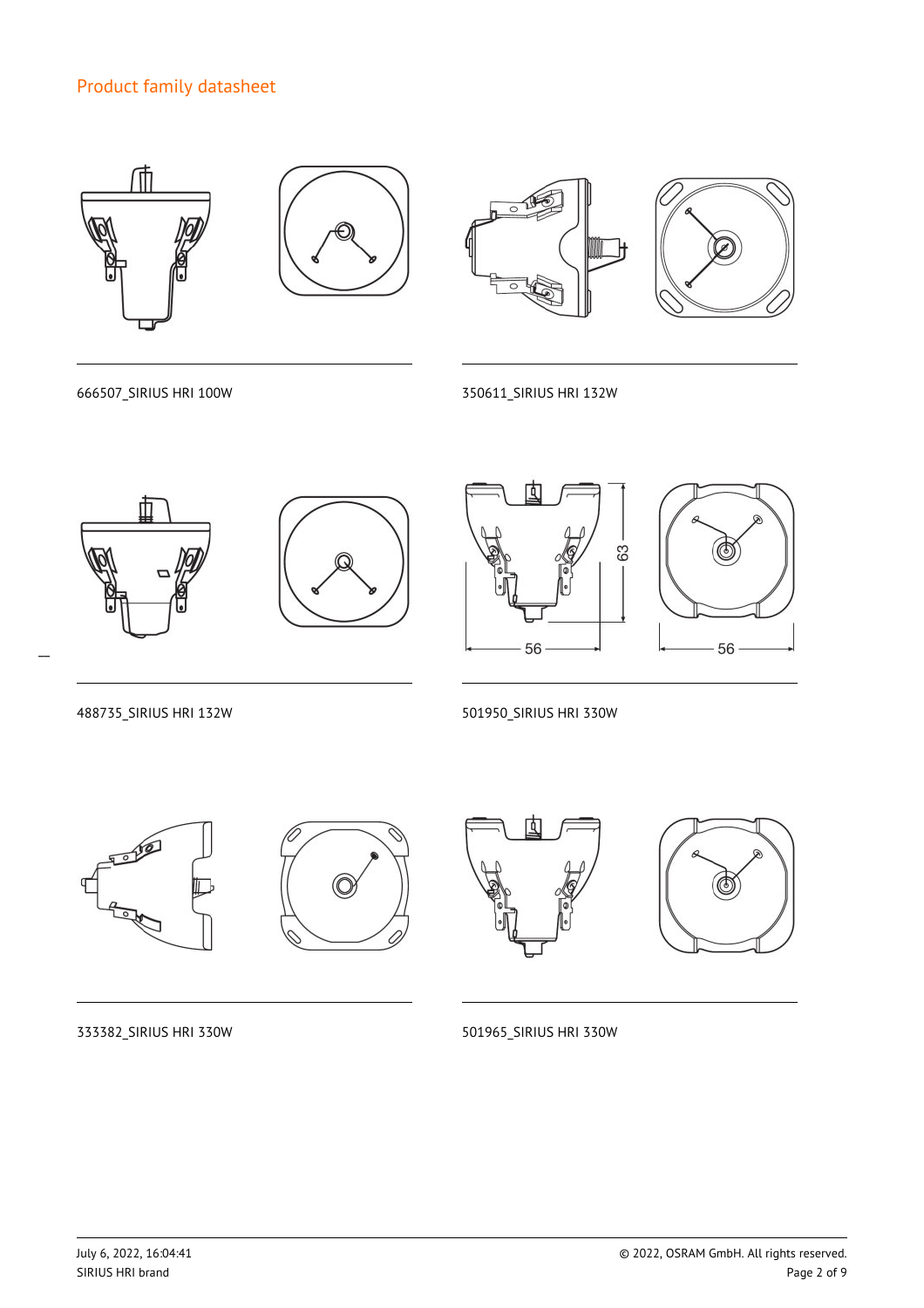



488771\_SIRIUS HRI 330W X8 501949\_Sirius HRI 330W XL



 $\overline{a}$ 







501963\_Sirius HRI 330W XL SIRIUS HRI 371W



SIRIUS HRI 371W 668858\_SIRIUS HRI 440W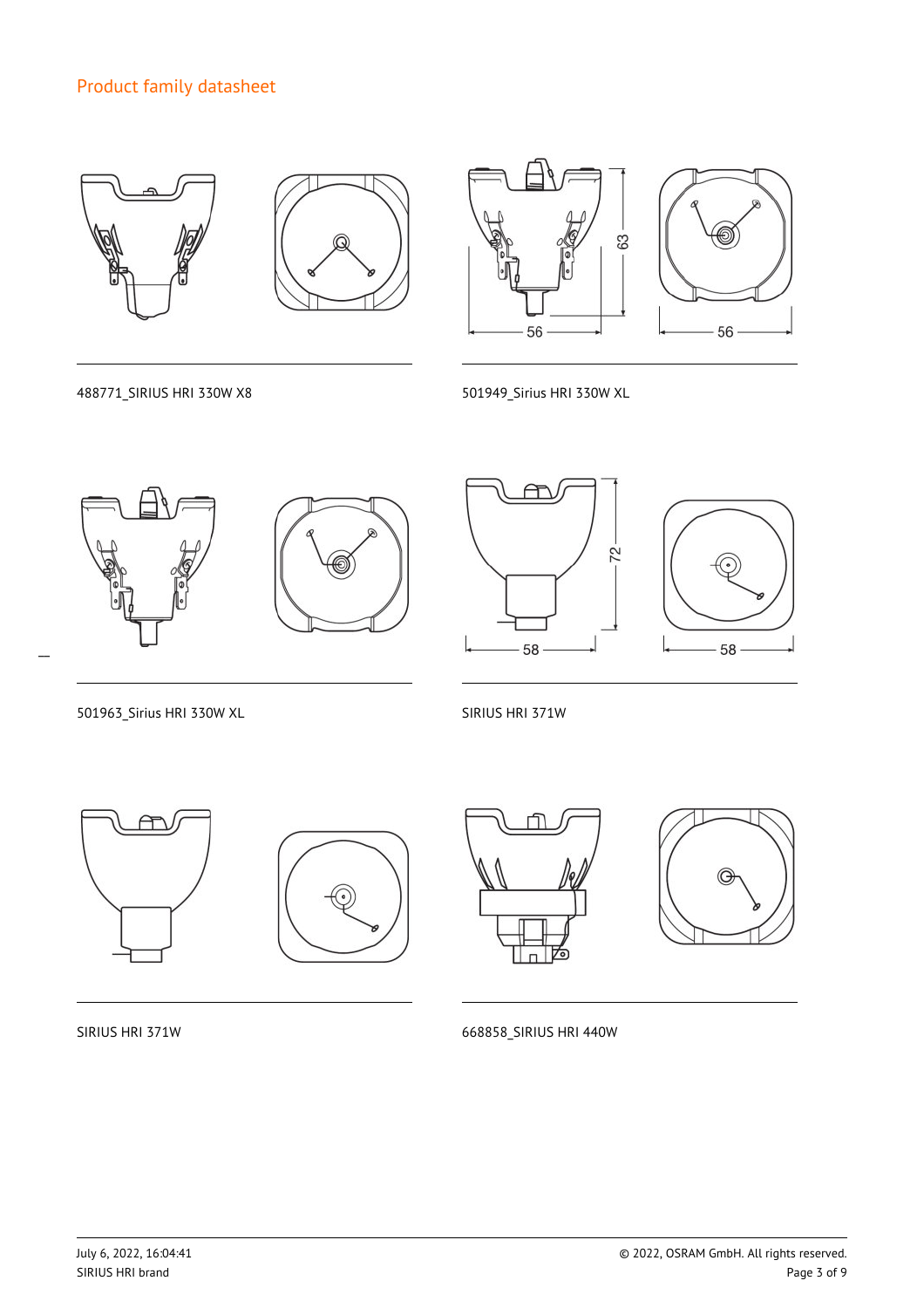#### Technical data

|                            | <b>Electrical data</b>    |                           | Photometrical data                        |                           |                                            |                              | Light<br>technica<br>l data |
|----------------------------|---------------------------|---------------------------|-------------------------------------------|---------------------------|--------------------------------------------|------------------------------|-----------------------------|
| <b>Product description</b> | <b>Nominal</b><br>wattage | <b>Nominal</b><br>current | <b>Nominal</b><br><b>Luminous</b><br>flux | Color<br>temper-<br>ature | <b>Color</b><br>render-<br>ing index<br>Ra | Maximum color<br>temperature | Focal<br>length             |
| SIRIUS HRI 100 W           | 100.00 W                  | 1.8A                      | 3680 lm                                   | 9000 K                    | 60                                         | 9300 K                       | 30.0 mm                     |
| SIRIUS HRI 132 W SC        | 132.00 W                  | 1.8A                      | 5150 lm                                   | 9200 K                    | 60                                         | 9200 K                       | 37.7 mm                     |
| SIRIUS HRI 140 W RO        | 140.00 W                  | 1.9A                      | 5400 lm                                   | 9200 K                    | 60                                         | 9200 K                       | 37.7 mm                     |
| SIRIUS HRI 230 W           | 230.00 W                  | 3.3 A                     | 9500 lm                                   | 8000 K                    | 75                                         | 8000 K                       | 34.5 mm                     |
| SIRIUS HRI 231 W           | 231.00 W                  | 3.3A                      | 10800 lm                                  | 8000 K                    | 75                                         |                              |                             |
| SIRIUS HRI 251 W           | 250.00 W                  | 3.5 A                     | 12000 lm                                  | 8000 K                    | 77                                         |                              |                             |
| SIRIUS HRI 260 W PRO       | 260.00 W                  | 3.7 A                     | 13500 lm                                  | 7800 K                    | 79                                         |                              |                             |
| SIRIUS HRI 280 W           | 280.00 W                  | 4 A                       | 11500 lm                                  | 7800 K                    | 78                                         | 7800 K                       | 35.5 mm                     |
| SIRIUS HRI 280 W RO        | 280.00 W                  | 4A                        | 11500 lm                                  | 7800 K                    | 78                                         |                              |                             |
| SIRIUS HRI 281 W           | 281.00 W                  | 4A                        | 13000 lm                                  | 7800 K                    | 78                                         |                              |                             |
| SIRIUS HRI 310 W PRO       | 310.00 W                  | 5 A                       | 15500 lm                                  | 7650K                     | 85                                         |                              |                             |
| SIRIUS HRI 311 W           | 310.00 W                  | 3.3A                      | 14500 lm                                  | 8000 K                    | 75                                         |                              |                             |
| SIRIUS HRI 330 W           | 330.00 W                  | 5 A                       | 18000 lm                                  | 7400 K                    | 86                                         | 7400 K                       | 31.0 mm                     |
| SIRIUS HRI 330 W X8        | 330.00 W                  | 4.4A                      | 18000 lm                                  | 8000 K                    | 85                                         |                              |                             |
| SIRIUS HRI 330 W XL        | 330.00 W                  | 5 A                       | 16500 lm                                  | 7250K                     | 71                                         |                              |                             |
| SIRIUS HRI 370W LL         | 370.00 W                  | 5 A                       | 18000 lm                                  | 7400 K                    | 86                                         |                              |                             |
| SIRIUS HRI 371 W           | 371.00 W                  | 5 A                       | 18300 lm                                  | 7650K                     | 85                                         |                              |                             |
| SIRIUS HRI 371 W S         | 371.00 W                  | 5 A                       | 19800 lm                                  | 7650K                     | 85                                         |                              |                             |
| SIRIUS HRI 371 W +         | 370.00 W                  | 5 A                       | 18300 lm                                  | 7650K                     | 85                                         |                              |                             |
| HRI 371 W S +              | 370.00 W                  | 5 A                       | 19800 lm                                  | 7650K                     | 85                                         |                              |                             |
| SIRIUS HRI 380 W Pro       | 380.00 W                  | 5 A                       | 20000 lm                                  | 7700 K                    | 85                                         |                              |                             |
| SIRIUS HRI 420 W           | 420.00 W                  | 5 A                       | 22000 lm                                  | 7700 K                    | 85                                         |                              |                             |
| SIRIUS HRI 440 W           | 440.00 W                  | 5.3 A                     | 20000 lm                                  | 7000 K                    | 80                                         | 7000 K                       | 41.0 mm                     |
| SIRIUS HRI 440 W H         | 440.00 W                  | 5.3A                      | 18000 lm                                  | 7000 K                    | 75                                         |                              |                             |
| SIRIUS HRI 440 W S         | 440.00 W                  | 4.4 A                     | 22800 lm                                  | 7000 K                    | 80                                         |                              |                             |
| SIRIUS HRI 440 W X         | 440.00 W                  | 5.3 A                     | 22800 lm                                  | 7000 K                    | 80                                         |                              |                             |
| SIRIUS HRI 461 W           | 461.00 W                  | 5.3 A                     | 24000 lm                                  | 7500 K                    | 80                                         |                              |                             |
| SIRIUS HRI 461 W S         | 461.00 W                  | 5.3 A                     | 24000 lm                                  | 7500 K                    | 80                                         |                              |                             |
| SIRIUS HRI 470 W S         | 470.00 W                  | 5.3 A                     | 21500 lm                                  | 7000 K                    | 80                                         |                              |                             |
| SIRIUS HRI 470 W RO        | 470.00 W                  | 5.3 A                     | 19500 lm                                  | 7500 K                    | 80                                         |                              |                             |
| SIRIUS HRI 470 W XL        | 470.00 W                  | 5.3 A                     | 24000 lm                                  | 7500 K                    | 80                                         |                              |                             |
| SIRIUS HRI 471 W SN        | 471.00 W                  | 5.3 A                     | 20000 lm                                  | 7500 K                    | 80                                         |                              |                             |
| SIRIUS HRI 550 W           | 550.00 W                  | 6.1 A                     | 28000 lm                                  | 7000 K                    | 75                                         |                              |                             |
|                            |                           |                           | Dimensions & weight                       |                           | Lifespan                                   | <b>Capabilities</b>          |                             |

|                            |                             | Dimensions & weight |              | Lifespan | <b>Capabilities</b>     |         |
|----------------------------|-----------------------------|---------------------|--------------|----------|-------------------------|---------|
| <b>Product description</b> | Aperture window,<br>maximum | <b>Diameter</b>     | Length       | Lifespan | <b>Burning position</b> | Cooling |
| SIRIUS HRI 100 W           | $5x3.8$ mm                  | $45.0 \text{ mm}$   | 53.0 mm      | 6000 h   | Anv                     | Forced  |
| SIRIUS HRI 132 W SC        | $5x3.8$ mm                  | $46.0$ mm           | $max. 44$ mm | 6000 h   | Anv                     | Forced  |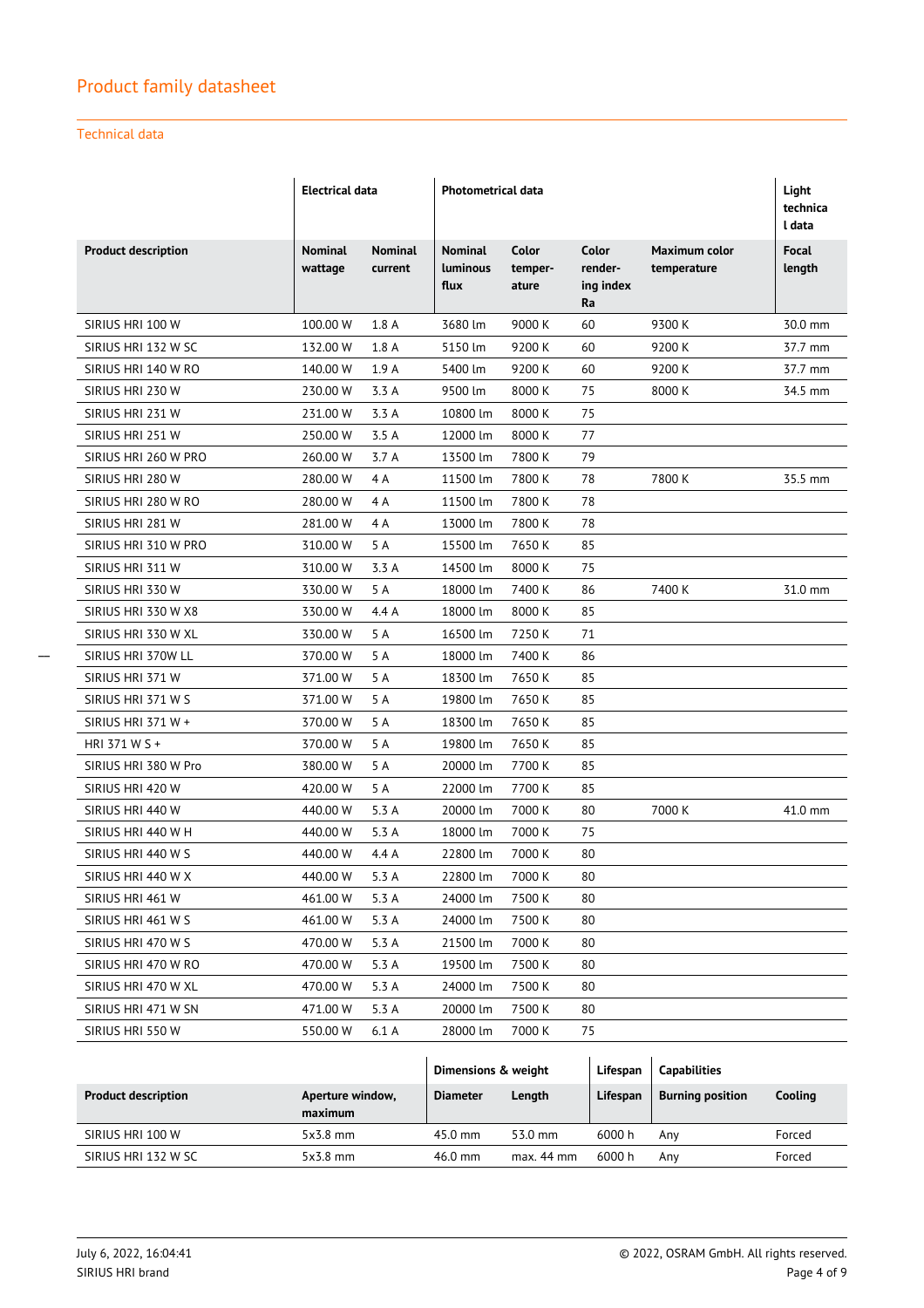|                            |                             | Dimensions & weight |            | Lifespan | <b>Capabilities</b>     |         |
|----------------------------|-----------------------------|---------------------|------------|----------|-------------------------|---------|
| <b>Product description</b> | Aperture window,<br>maximum | <b>Diameter</b>     | Length     | Lifespan | <b>Burning position</b> | Cooling |
| SIRIUS HRI 140 W RO        | $5x3.8$ mm                  | 46.0 mm             | max. 44 mm | 6000h    | Any                     | Forced  |
| SIRIUS HRI 230 W           | 5x3.8 mm                    | 51.0 mm             | 54.5 mm    | 2500 h   | Any                     | Forced  |
| SIRIUS HRI 231 W           |                             | 51.0 mm             | 50.0 mm    | 2000 h   | Any                     |         |
| SIRIUS HRI 251 W           |                             | 51.0 mm             | 61.0 mm    | 3000 h   |                         |         |
| SIRIUS HRI 260 W PRO       |                             | 51.0 mm             | 50.0 mm    | 6000 h   |                         |         |
| SIRIUS HRI 280 W           | 5x3.8 mm                    | 51.0 mm             | 54.5 mm    | 2000 h   | Any                     | Forced  |
| SIRIUS HRI 280 W RO        |                             | 51.0 mm             | 54.5 mm    | 2000 h   | Any                     |         |
| SIRIUS HRI 281 W           |                             | 51.0 mm             | 50.0 mm    | 2000 h   | Any                     |         |
| SIRIUS HRI 310 W PRO       |                             | 58.0 mm             | 72.0 mm    | 6000h    |                         |         |
| SIRIUS HRI 311 W           |                             | 51.0 mm             | 50.0 mm    | 1500h    |                         |         |
| SIRIUS HRI 330 W           | 8.0 mm                      | 56.0 mm             | 63.0 mm    | 1500 h   | Any                     | Forced  |
| SIRIUS HRI 330 W X8        |                             | 58.0 mm             | 66.0 mm    | 1500 h   | Any                     |         |
| SIRIUS HRI 330 W XL        |                             | 56.0 mm             | 63.0 mm    | 1500h    | Any                     |         |
| SIRIUS HRI 370W LL         |                             | 58.0 mm             | 72.0 mm    | 6000h    | Any                     |         |
| SIRIUS HRI 371 W           |                             | 58.0 mm             | 72.0 mm    | 1500 h   | Any                     |         |
| SIRIUS HRI 371 W S         |                             | 58.0 mm             | 72.0 mm    | 1500h    | Any                     |         |
| SIRIUS HRI 371 W +         |                             | 58.0 mm             | 72.0 mm    | 3000 h   |                         |         |
| HRI 371 W S +              |                             | 58.0 mm             | 72.0 mm    | 3000 h   |                         |         |
| SIRIUS HRI 380 W Pro       |                             | 58.0 mm             | 72.0 mm    | 2500 h   |                         |         |
| SIRIUS HRI 420 W           |                             | 58.0 mm             | 72.0 mm    | 2500h    |                         |         |
| SIRIUS HRI 440 W           | 8.0 mm                      | 58.0 mm             | 71.0 mm    | 1500 h   | Any                     | Forced  |
| SIRIUS HRI 440 W H         |                             | 65.0 mm             | 60.0 mm    | 1500 h   | Any                     |         |
| SIRIUS HRI 440 W S         |                             | 11.8 mm             | 71.0 mm    | 1500 h   | Any                     |         |
| SIRIUS HRI 440 W X         |                             | 58.0 mm             | 71.0 mm    | 1500h    |                         |         |
| SIRIUS HRI 461 W           |                             | 60.0 mm             | 67.0 mm    | 1500 h   | Any                     |         |
| SIRIUS HRI 461 W S         |                             | 60.0 mm             | 67.0 mm    | 1500 h   | Any                     |         |
| SIRIUS HRI 470 W S         |                             | 58.0 mm             | 71.0 mm    | 1500h    | Any                     |         |
| SIRIUS HRI 470 W RO        |                             | 60.0 mm             | 67.0 mm    | 1500 h   | Any                     |         |
| SIRIUS HRI 470 W XL        |                             | 60.0 mm             | 67.0 mm    | 1500 h   | Any                     |         |
| SIRIUS HRI 471 W SN        |                             | 60.0 mm             | 67.0 mm    | 1500h    | Any                     |         |
| SIRIUS HRI 550 W           |                             | 60.0 mm             | 67.0 mm    | 1500h    |                         |         |
|                            |                             |                     |            |          |                         |         |

|                            | Certificates &<br>standards | <b>Environmental information</b><br>Information according Art. 33 of EU Regulation (EC) 1907/2006<br>(REACh) |                                                 |                                                   |
|----------------------------|-----------------------------|--------------------------------------------------------------------------------------------------------------|-------------------------------------------------|---------------------------------------------------|
| <b>Product description</b> | EEI - Energy Label          | Date of Declaration                                                                                          | <b>Primary Article</b><br><b>Identifier</b>     | <b>Declaration No. in</b><br><b>SCIP database</b> |
| SIRIUS HRI 100 W           | B                           | 07-04-2022                                                                                                   | 4052899321656<br>4052899329119                  | In work                                           |
| SIRIUS HRI 132 W SC        | A                           | 07-04-2022                                                                                                   | 4052899011335<br>4052899028708<br>4052899197404 | In work                                           |
| SIRIUS HRI 140 W RO        | A                           | 07-04-2022                                                                                                   | 40528992240561<br>4052899258969                 | In work                                           |
| SIRIUS HRI 230 W           | A                           | 07-04-2022                                                                                                   | 4008321678225<br>4008321810311                  | In work                                           |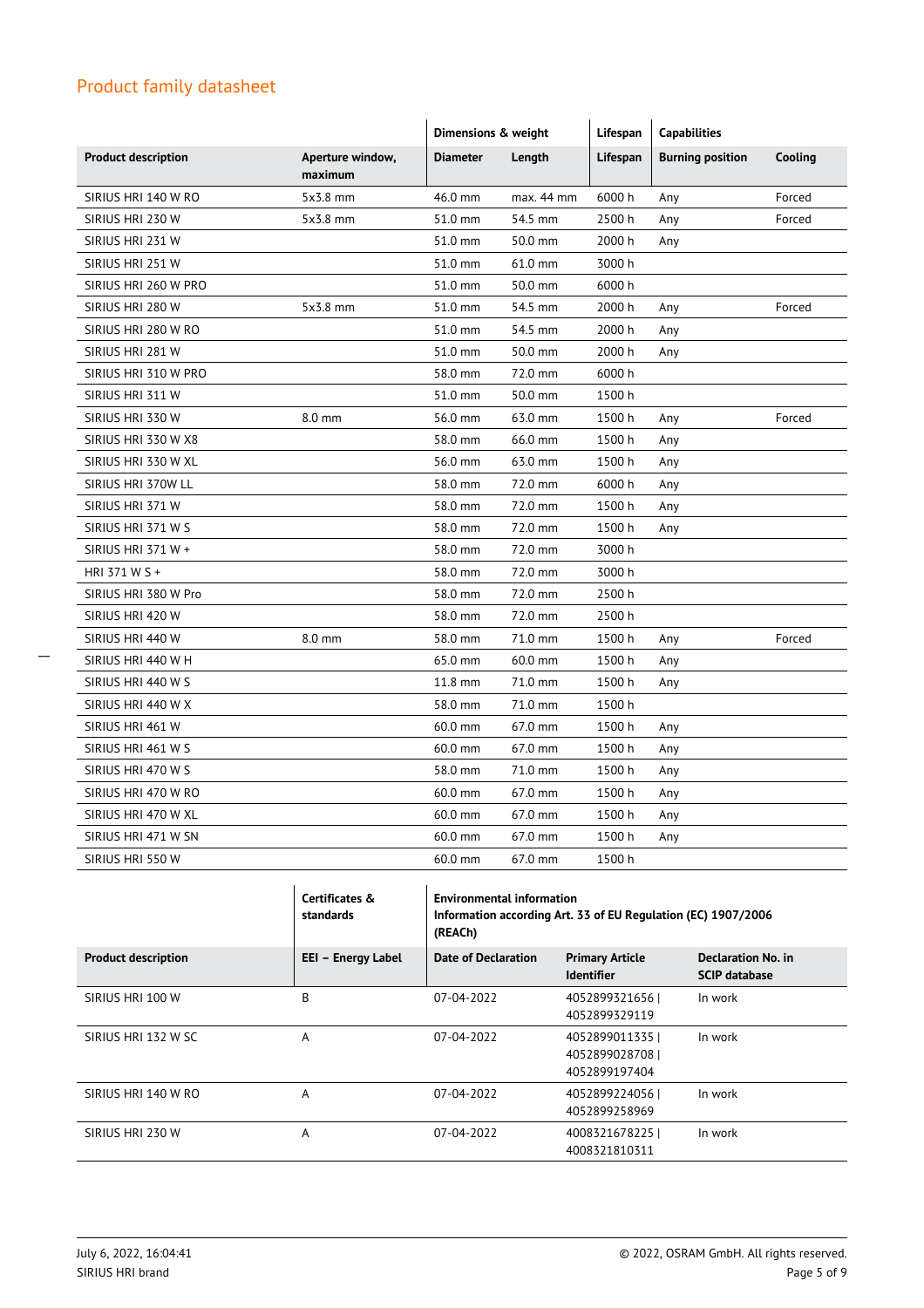|                            | Certificates &<br>standards | <b>Environmental information</b><br>Information according Art. 33 of EU Regulation (EC) 1907/2006<br>(REACh) |                                                                                        |                                                   |
|----------------------------|-----------------------------|--------------------------------------------------------------------------------------------------------------|----------------------------------------------------------------------------------------|---------------------------------------------------|
| <b>Product description</b> | EEI - Energy Label          | <b>Date of Declaration</b>                                                                                   | <b>Primary Article</b><br>Identifier                                                   | <b>Declaration No. in</b><br><b>SCIP database</b> |
| SIRIUS HRI 231 W           | A                           | 07-04-2022                                                                                                   | 4052899512634<br>4052899553521  <br>40621720414301<br>4062172128681  <br>4062172212311 | In work                                           |
| SIRIUS HRI 251 W           |                             | 13-04-2022                                                                                                   | 4062172212458<br>4062172212434                                                         | In work                                           |
| SIRIUS HRI 260 W PRO       |                             | 07-04-2022                                                                                                   | 4062172118941  <br>4062172118927                                                       | In work                                           |
| SIRIUS HRI 280 W           | A                           | 07-04-2022                                                                                                   | 4008321734303<br>4008321810342  <br>4052899110397                                      | In work                                           |
| SIRIUS HRI 280 W RO        | A                           | 07-04-2022                                                                                                   | 4052899082151                                                                          | No declarable<br>substances contained             |
| SIRIUS HRI 281 W           | A                           | 07-04-2022                                                                                                   | 4052899553552<br>4062172041454<br>4062172128704                                        | In work                                           |
| SIRIUS HRI 310 W PRO       |                             | 07-04-2022                                                                                                   | 4062172085304<br>4062172169424  <br>4062172169455                                      | In work                                           |
| SIRIUS HRI 311 W           |                             | 07-04-2022                                                                                                   | 4062172169363                                                                          | In work                                           |
| SIRIUS HRI 330 W           |                             | 07-04-2022                                                                                                   | 4008321754448  <br>4008321810373                                                       | In work                                           |
| SIRIUS HRI 330 W X8        | Α                           | 07-04-2022                                                                                                   | 4052899140295<br>4052899140325  <br>4052899224346                                      | In work                                           |
| SIRIUS HRI 330 W XL        |                             | 07-04-2022                                                                                                   | 40083218487651<br>4052899195431                                                        | In work                                           |
| SIRIUS HRI 370W LL         |                             | 07-04-2022                                                                                                   | 4052899569188  <br>4062172056816                                                       | In work                                           |
| SIRIUS HRI 371 W           |                             | 07-04-2022                                                                                                   | 4062172057004  <br>4062172056984<br>4052899558649                                      | In work                                           |
| SIRIUS HRI 371 W S         |                             | 07-04-2022                                                                                                   | 40621720569531<br>4062172056939  <br>4052899558618                                     | In work                                           |
| SIRIUS HRI 371 W +         |                             | 07-04-2022                                                                                                   | 4062172110341  <br>4062172110327                                                       | In work                                           |
| HRI 371 W S +              |                             | 07-04-2022                                                                                                   | 4062172110396<br>4062172110372                                                         | In work                                           |
| SIRIUS HRI 380 W Pro       |                             | 11-04-2022                                                                                                   | 4062172168625  <br>4062172168601                                                       | In work                                           |
| SIRIUS HRI 420 W           |                             | 07-04-2022                                                                                                   | 4062172192750<br>4062172192736                                                         | In work                                           |
| SIRIUS HRI 440 W           | A                           | 07-04-2022                                                                                                   | 4052899222212<br>4052899259096  <br>4052899553644<br>4052899570566  <br>4052899587892  | In work                                           |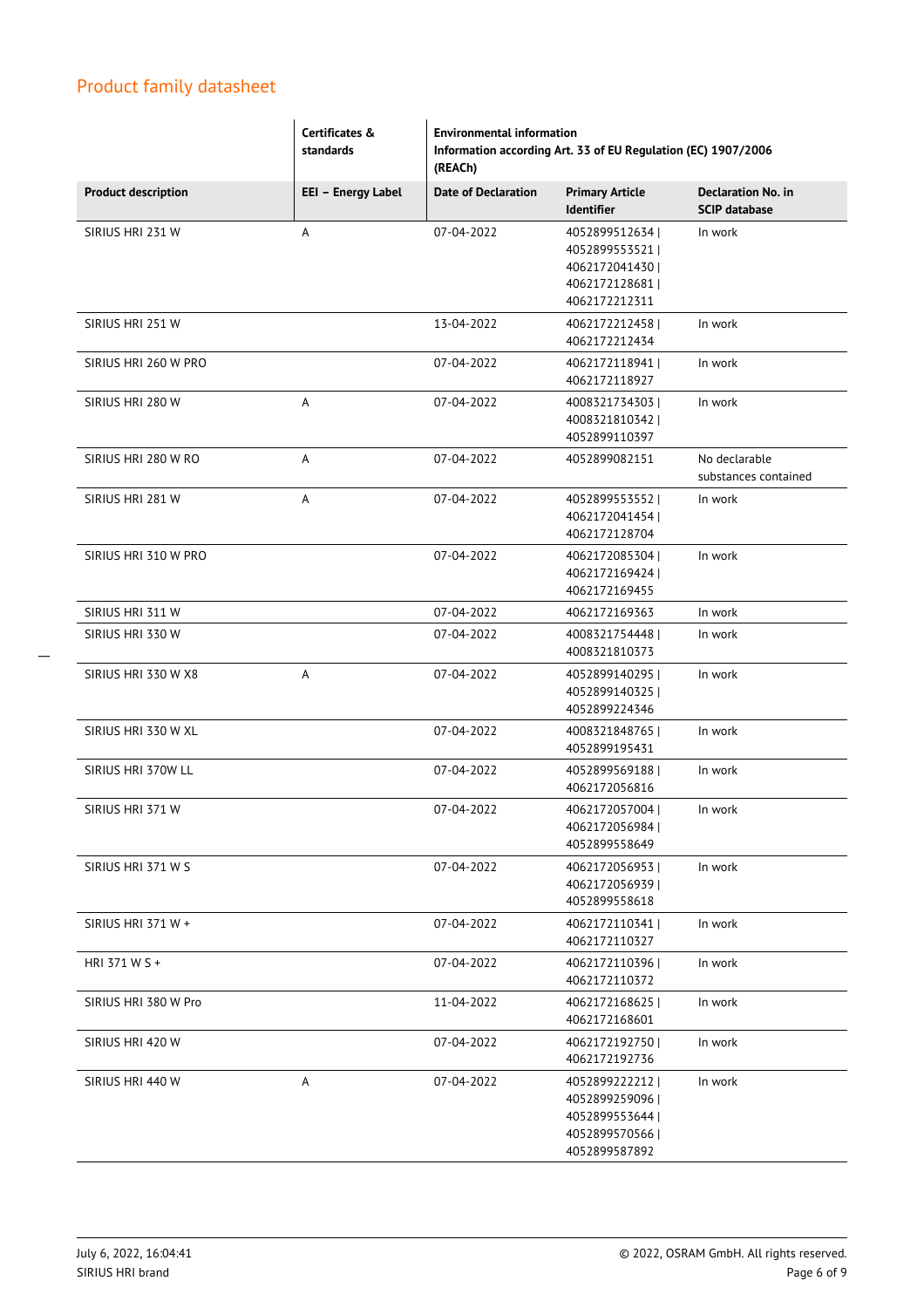|                            | Certificates &<br>standards | <b>Environmental information</b><br>Information according Art. 33 of EU Regulation (EC) 1907/2006<br>(REACh) |                                                   |                                                   |
|----------------------------|-----------------------------|--------------------------------------------------------------------------------------------------------------|---------------------------------------------------|---------------------------------------------------|
| <b>Product description</b> | EEI - Energy Label          | <b>Date of Declaration</b>                                                                                   | <b>Primary Article</b><br><b>Identifier</b>       | <b>Declaration No. in</b><br><b>SCIP database</b> |
| SIRIUS HRI 440 W H         |                             | 07-04-2022                                                                                                   | 40528995095281<br>4052899576735                   | In work                                           |
| SIRIUS HRI 440 W S         | A                           | 07-04-2022                                                                                                   | 40528992765431<br>4052899329140                   | In work                                           |
| SIRIUS HRI 440 W X         |                             | 07-04-2022                                                                                                   | 4062172017442                                     | No declarable<br>substances contained             |
| SIRIUS HRI 461 W           |                             | 07-04-2022                                                                                                   | 40528995322741<br>4052899553613                   | No declarable<br>substances contained             |
| SIRIUS HRI 461 W S         |                             | 07-04-2022                                                                                                   | 4052899532298  <br>4052899553583                  | No declarable<br>substances contained             |
| SIRIUS HRI 470 W S         |                             | 07-04-2022                                                                                                   | 4052899580985  <br>4062172169301                  | In work                                           |
| SIRIUS HRI 470 W RO        | A                           | 07-04-2022                                                                                                   | 40528994769981<br>4052899477018                   | In work                                           |
| SIRIUS HRI 470 W XL        |                             | 07-04-2022                                                                                                   | 4052899581166<br>4062172017473  <br>4062172168281 | In work                                           |
| SIRIUS HRI 471 W SN        |                             | 07-04-2022                                                                                                   | 4052899581005<br>4062172040358                    | In work                                           |
| SIRIUS HRI 550 W           |                             | 07-04-2022                                                                                                   | 4062172008761  <br>4062172078122                  | In work                                           |

| <b>Product description</b> | <b>Candidate List</b><br>Substance 1  |
|----------------------------|---------------------------------------|
| SIRIUS HRI 100 W           |                                       |
| SIRIUS HRI 132 W SC        | No declarable<br>substances contained |
| SIRIUS HRI 140 W RO        | No declarable<br>substances contained |
| SIRIUS HRI 230 W           | No declarable<br>substances contained |
| SIRIUS HRI 231 W           | No declarable<br>substances contained |
| SIRIUS HRI 251 W           |                                       |
| SIRIUS HRI 260 W PRO       |                                       |
| SIRIUS HRI 280 W           | No declarable<br>substances contained |
| SIRIUS HRI 280 W RO        | No declarable<br>substances contained |
| SIRIUS HRI 281 W           | No declarable<br>substances contained |
| SIRIUS HRI 310 W PRO       |                                       |
| SIRIUS HRI 311 W           |                                       |
| SIRIUS HRI 330 W           | No declarable<br>substances contained |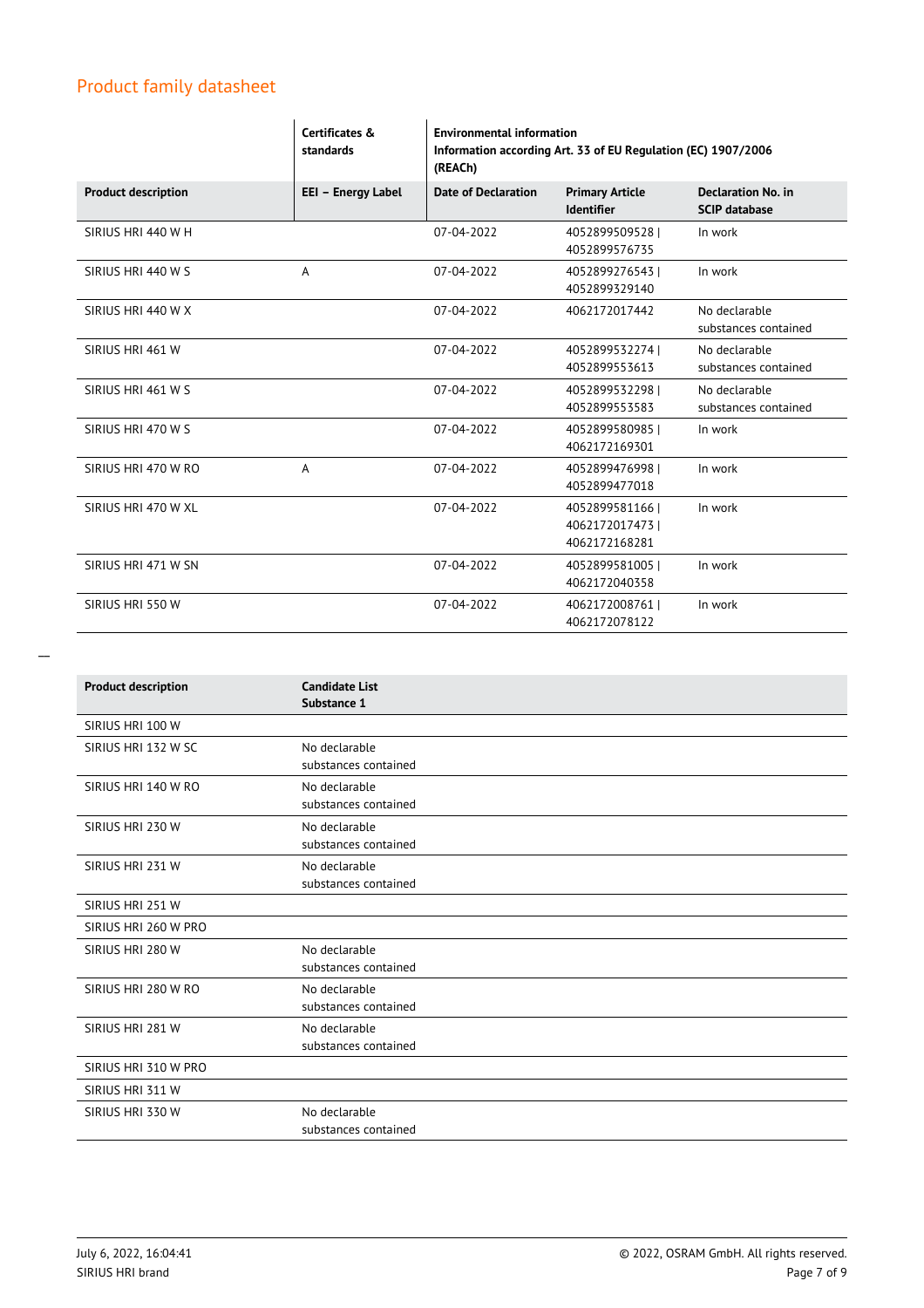| <b>Product description</b> | <b>Candidate List</b><br>Substance 1  |
|----------------------------|---------------------------------------|
| SIRIUS HRI 330 W X8        | No declarable<br>substances contained |
| SIRIUS HRI 330 W XL        | No declarable<br>substances contained |
| SIRIUS HRI 370W LL         | No declarable<br>substances contained |
| SIRIUS HRI 371 W           | No declarable<br>substances contained |
| SIRIUS HRI 371 W S         | No declarable<br>substances contained |
| SIRIUS HRI 371 W +         |                                       |
| HRI 371 W S +              |                                       |
| SIRIUS HRI 380 W Pro       |                                       |
| SIRIUS HRI 420 W           |                                       |
| SIRIUS HRI 440 W           | No declarable<br>substances contained |
| SIRIUS HRI 440 W H         | No declarable<br>substances contained |
| SIRIUS HRI 440 W S         | No declarable<br>substances contained |
| SIRIUS HRI 440 W X         | No declarable<br>substances contained |
| SIRIUS HRI 461 W           | No declarable<br>substances contained |
| SIRIUS HRI 461 W S         | No declarable<br>substances contained |
| SIRIUS HRI 470 W S         |                                       |
| SIRIUS HRI 470 W RO        | No declarable<br>substances contained |
| SIRIUS HRI 470 W XL        | No declarable<br>substances contained |
| SIRIUS HRI 471 W SN        | No declarable<br>substances contained |
| SIRIUS HRI 550 W           |                                       |